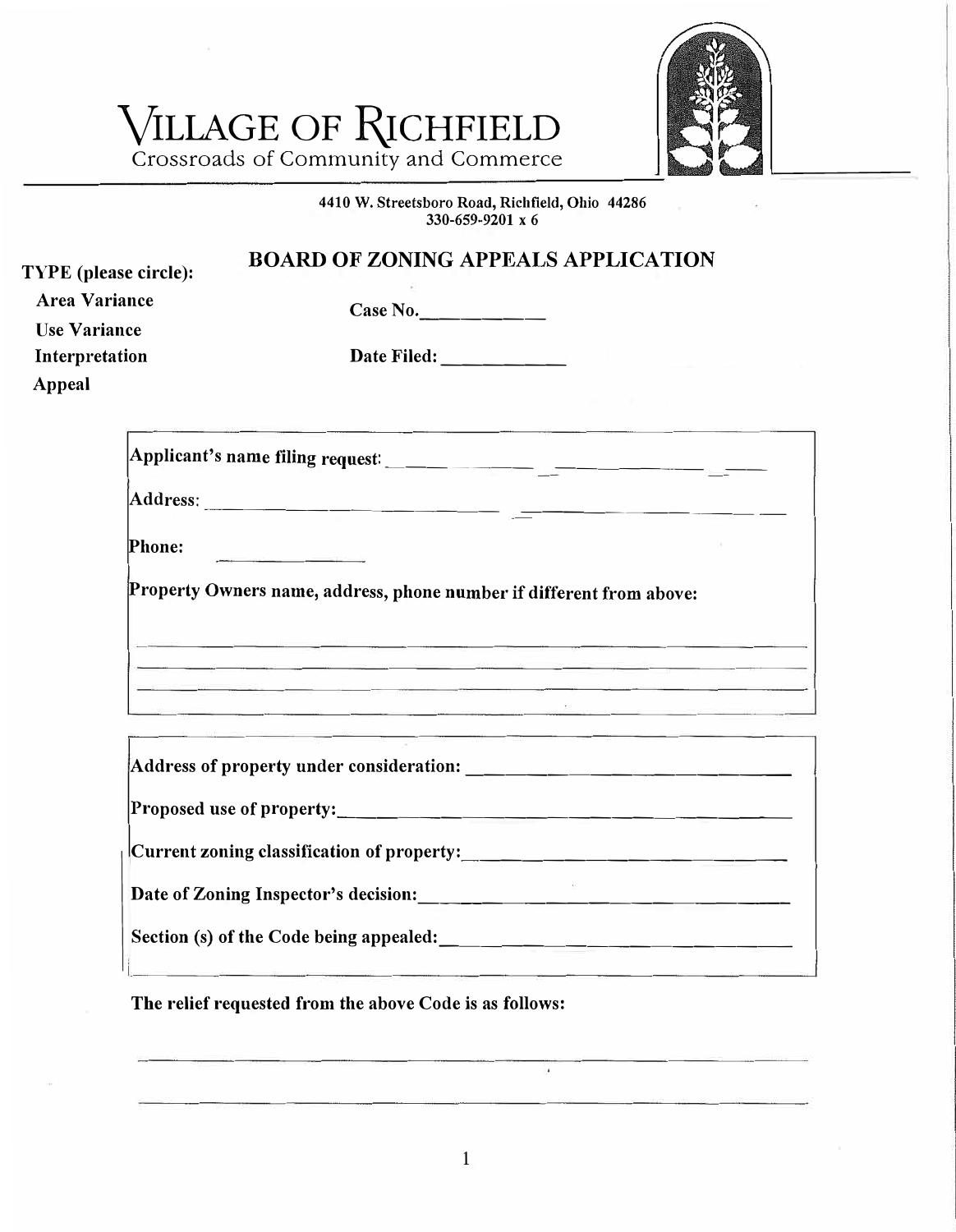On a separate page, please address each of the following items for an area variance request:

- 1) Whether special conditions and circumstances exist which are peculiar to the land or structure involved and which are not applicable generally to the lands or structures in the same zoning district; examples of such special conditions or circumstances are: exceptional irregularity, narrowness, shallowness or steepness of the lot, or adjacency to nonconforming and inharmonious uses, structures or conditions;
- 2) Whether the property in question will yield a reasonable return or whether there can be any beneficial use of the property without the variance;
- 3) Whether the variance is substantial and is the minimum necessary to make possible the reasonable use of the land or structure;
- 4) Whether the essential character of the neighborhood would be substantially altered or whether adjoining properties would suffer substantial detriment if the variance is granted;
- 5) Whether the variance would adversely affect the delivery of governmental services such as water, sewer, trash pickup, etc.;
- 6) Whether special conditions or circumstances exist as a result of actions of the owner;
- 7) Whether the property owner's predicament feasibly can be obviated through some method other than a variance;
- 8) Whether the spirit and intent behind the zoning requirement would be observed and substantial justice done by granting a variance; and
- 9) Whether the granting of the variance requested will confer on the applicant any special privilege that is denied by these regulations to other lands, structures, or buildings in the same district.